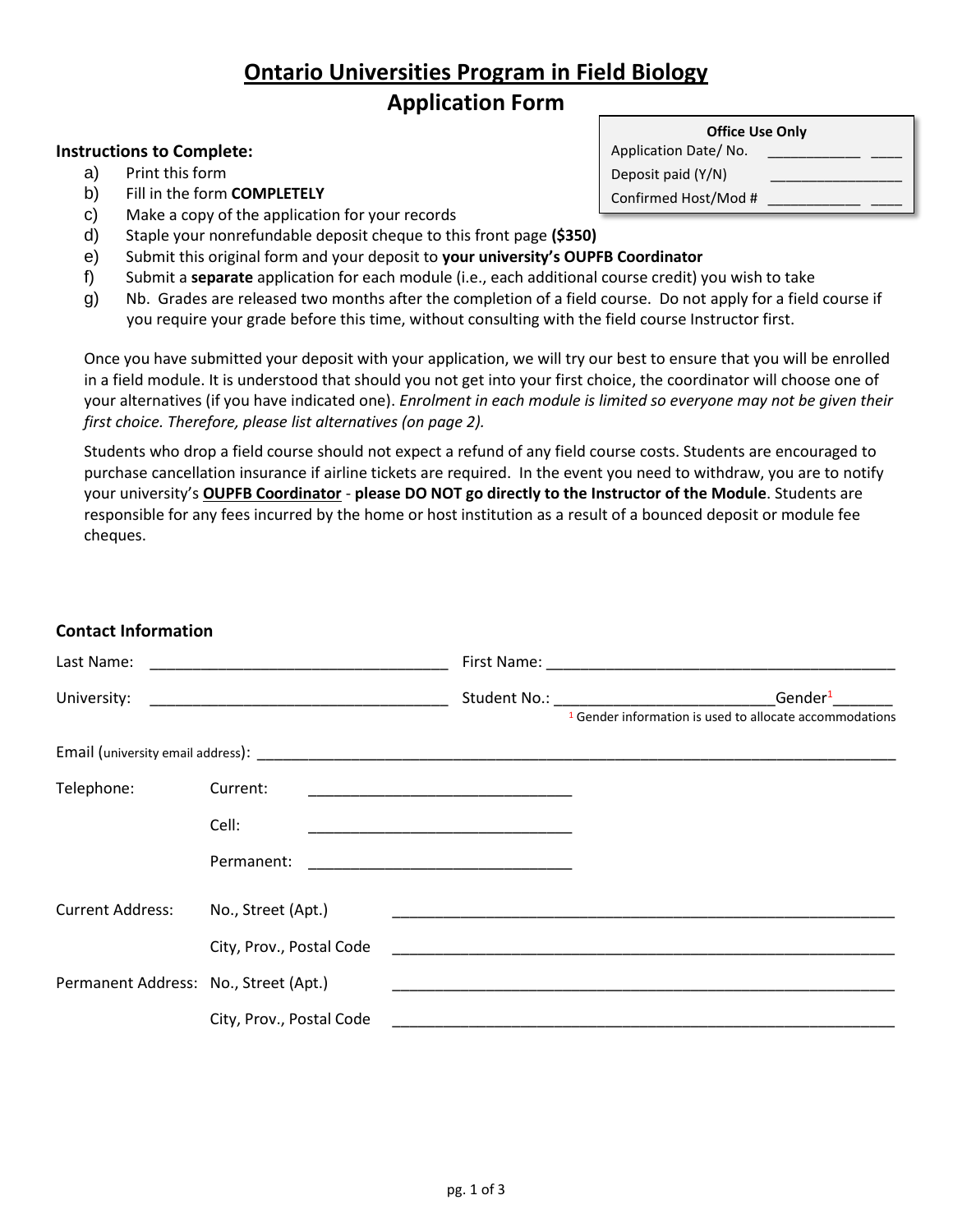### **Module Choices**

| 1 <sup>st</sup> Module Choice:                                                            |                                                         |                                                                                                                                                                                                                                                                                       | Do you meet the Prerequisites <sup>2</sup> ?             |
|-------------------------------------------------------------------------------------------|---------------------------------------------------------|---------------------------------------------------------------------------------------------------------------------------------------------------------------------------------------------------------------------------------------------------------------------------------------|----------------------------------------------------------|
|                                                                                           |                                                         |                                                                                                                                                                                                                                                                                       |                                                          |
|                                                                                           |                                                         |                                                                                                                                                                                                                                                                                       | $Yes \mid \neg No \mid$                                  |
| 2 <sup>nd</sup> Module Choice:                                                            |                                                         |                                                                                                                                                                                                                                                                                       |                                                          |
|                                                                                           |                                                         |                                                                                                                                                                                                                                                                                       |                                                          |
|                                                                                           |                                                         |                                                                                                                                                                                                                                                                                       | Yes<br>No                                                |
| 3rd Module Choice:                                                                        |                                                         |                                                                                                                                                                                                                                                                                       |                                                          |
|                                                                                           |                                                         |                                                                                                                                                                                                                                                                                       |                                                          |
|                                                                                           |                                                         |                                                                                                                                                                                                                                                                                       | No<br>Yes                                                |
| <b>Academic Information</b>                                                               |                                                         | <sup>2</sup> If you do not have a prerequisite for a module, it is your responsibility to contact                                                                                                                                                                                     | the course Instructor for permission to take the course. |
|                                                                                           |                                                         | Please attach a computer printout of your academic record. An official transcript is not necessary. Circle or highlight                                                                                                                                                               |                                                          |
| (with marker) all biology and statistics courses taken, include the final grade received. |                                                         |                                                                                                                                                                                                                                                                                       |                                                          |
|                                                                                           |                                                         |                                                                                                                                                                                                                                                                                       |                                                          |
|                                                                                           |                                                         | Have you taken an OUPFB field course before? If yes, list previously attended field module(s):                                                                                                                                                                                        | $Yes \mid \neg No \mid$                                  |
| Year: _____________                                                                       |                                                         |                                                                                                                                                                                                                                                                                       |                                                          |
|                                                                                           |                                                         |                                                                                                                                                                                                                                                                                       |                                                          |
| <b>Other Information</b>                                                                  |                                                         |                                                                                                                                                                                                                                                                                       |                                                          |
| participation in fieldwork? <sup>3</sup>                                                  |                                                         | • Do you have any Access and Accommodation requirements that may affect your                                                                                                                                                                                                          | <b>Yes</b><br>No                                         |
| $\bullet$                                                                                 | Do you have any Religious Accommodation requirements? 3 |                                                                                                                                                                                                                                                                                       | Yes                                                      |
|                                                                                           |                                                         | <sup>3</sup> If you have answered yes to either of these two questions, it is your responsibility to have your Accommodations Office contact the<br>Instructor at least 2-3 months in advance of the course to discuss requirements, and to determine if your needs can be addressed. |                                                          |
| ٠                                                                                         |                                                         | Do you have any allergies, dietary restrictions, or special medications that the Instructor<br>will need to be aware of? In providing this information, you are giving consent to<br>disclose this information to the course Instructor. If yes please identify below:                | Yes<br>Nο                                                |
| <b>Photo/Video Release</b>                                                                |                                                         |                                                                                                                                                                                                                                                                                       |                                                          |
|                                                                                           | website educational or promotional activities           | I give permission to freely grant the Host University permission to publish photographs<br>or videos taken of me during the Field course for Departmental photo board and/or                                                                                                          | Yes                                                      |

\_\_\_\_\_\_\_\_\_\_\_\_\_\_\_\_\_\_\_\_\_\_\_\_\_\_\_\_\_\_\_\_\_\_\_\_\_\_\_\_\_\_\_\_\_\_\_\_\_\_\_\_\_\_\_\_\_\_\_\_\_\_\_\_\_\_\_\_\_\_\_\_\_\_\_\_\_\_\_\_\_\_\_\_\_\_\_\_\_\_\_\_\_\_\_\_\_\_